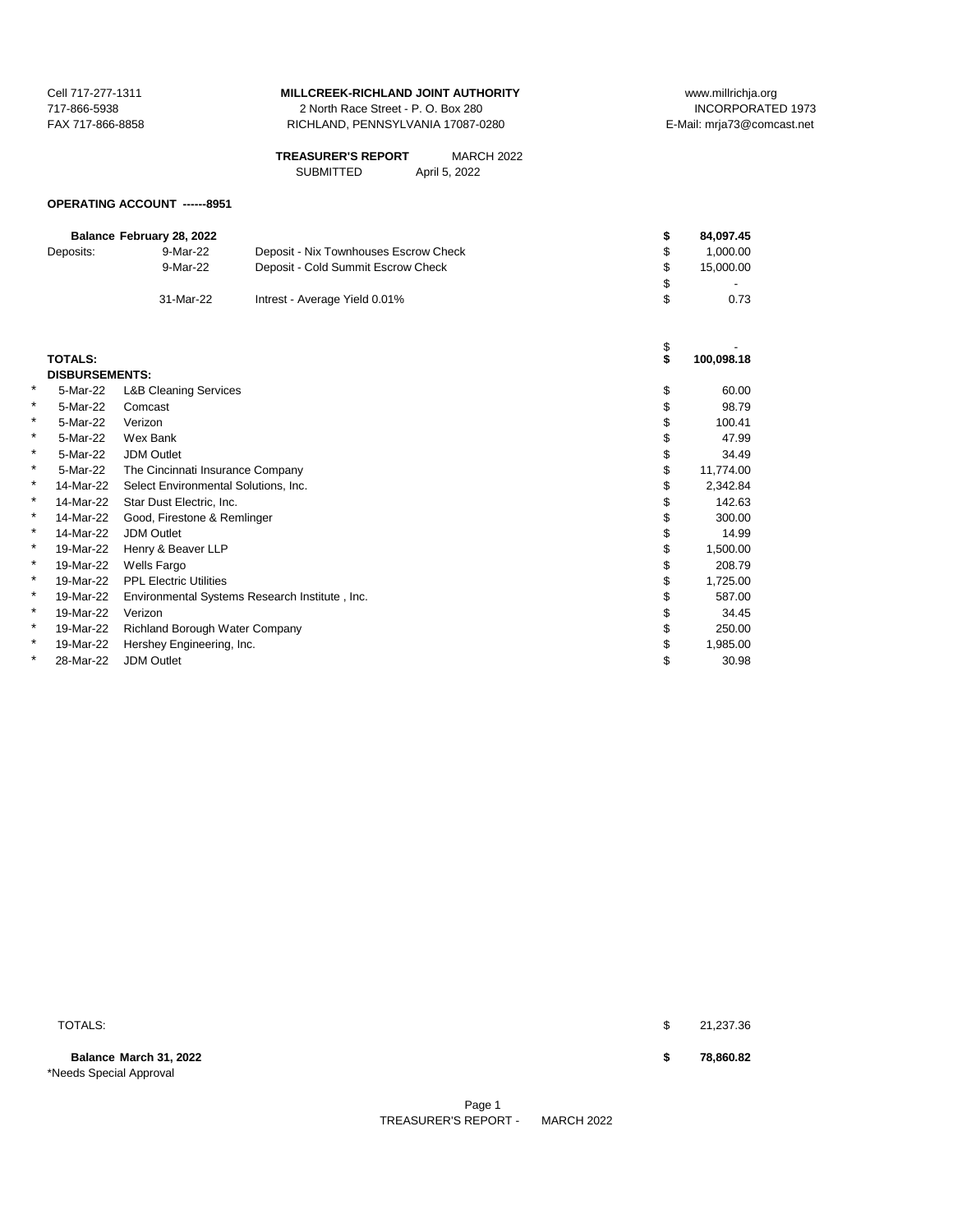### **PAYROLL ACCOUNT ------8944**

| Deposits:              | Balance February 28, 2022                 |                                                     | \$<br>\$ | 16,117.41                |
|------------------------|-------------------------------------------|-----------------------------------------------------|----------|--------------------------|
|                        |                                           |                                                     | \$       |                          |
|                        | 3-Mar-22                                  | Intrest - Average Yield 0.01%                       | \$       | 0.14                     |
| <b>TOTALS:</b>         |                                           |                                                     | \$       | 16,117.55                |
| <b>Disbursements:</b>  |                                           |                                                     |          |                          |
|                        |                                           |                                                     | \$       |                          |
|                        | <b>JAN KLAUS</b>                          |                                                     | \$       | 537.26                   |
|                        | <b>JAN KLAUS</b>                          |                                                     | \$       | 35.29                    |
|                        | MAYBELLE MORGAN                           |                                                     | \$       | 614.01                   |
|                        | MAYBELLE MORGAN                           |                                                     | \$       | 75.36                    |
|                        | REBECCA SCHNOKE                           |                                                     | \$       | 163.02                   |
|                        | <b>JOHN WOLGEMUTH</b>                     |                                                     | \$       | 35.29                    |
|                        | JAMES BOTTOMLY                            |                                                     | \$       | 35.29                    |
|                        |                                           |                                                     | \$       |                          |
|                        |                                           |                                                     | \$       |                          |
|                        |                                           |                                                     | \$       |                          |
|                        |                                           |                                                     | \$       |                          |
|                        |                                           |                                                     | \$       |                          |
| <b>TOTALS:</b>         |                                           |                                                     | \$       | 1,495.52                 |
|                        | Balance March 31, 2022                    |                                                     | \$       | 14,622.03                |
| <b>REVENUE ACCOUNT</b> |                                           |                                                     |          |                          |
|                        |                                           | JONESTOWN BANK AND TRUST COMPANY (JBT) - ------1958 |          |                          |
|                        | Balance February 28, 2022                 |                                                     | \$       | 8,417.59                 |
|                        |                                           |                                                     | \$       | $\blacksquare$           |
|                        | Deposits to JBT by Customers -            | <b>MARCH 2022</b>                                   | \$       | 7,859.40                 |
|                        | SWEEP TO PLGIT Operating Account FROM JBT |                                                     | \$       | 9,739.99                 |
|                        |                                           |                                                     | \$       |                          |
|                        | Disbursements:                            |                                                     |          |                          |
|                        |                                           |                                                     | \$       |                          |
|                        | Balance March 31, 2022                    |                                                     | \$       | 6,537.00                 |
| <b>ACCOUNT PAYABLE</b> |                                           |                                                     |          |                          |
| John H Wolgemuth       |                                           |                                                     | \$       | 35.29                    |
|                        | Arthur Wealai ABSENT 3/7/22 MTG           |                                                     | \$       | $\overline{\phantom{a}}$ |
| James Bottomly         |                                           |                                                     | \$       | 35.29                    |
| Jan D. Klaus           |                                           |                                                     | \$       | 35.29                    |
| Maybelle Morgan        |                                           |                                                     | \$       | 79.40                    |
| Rebecca Schnoke        |                                           |                                                     | \$       | 180.85                   |
|                        |                                           |                                                     | \$       |                          |
|                        |                                           |                                                     | \$       |                          |
|                        |                                           |                                                     | \$       |                          |
|                        |                                           |                                                     | \$       |                          |
|                        |                                           |                                                     | \$       |                          |
|                        |                                           |                                                     | \$       |                          |
|                        |                                           |                                                     | \$       |                          |
| <b>TOTALS:</b>         |                                           |                                                     | \$       | 366.12                   |